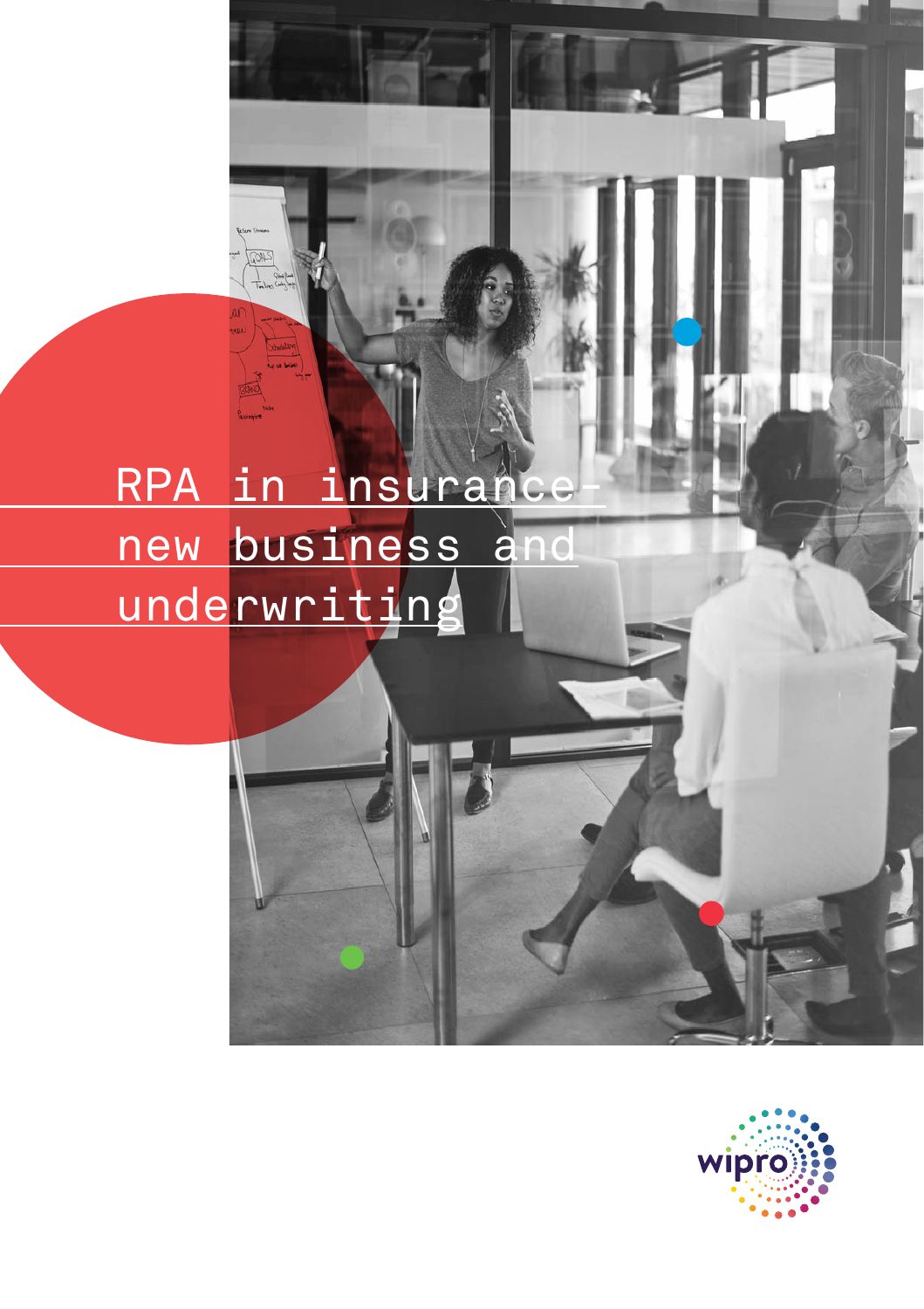## **Insurance: Driving agility and accuracy in new business & underwriting**

Insurers across the world have witnessed rapid commoditization across life, property, casualty and healthcare. With the ever increasing adoption of app-basedtransactions, customers expect immediate response to their queries and service requests. The intense competition compels insurers to respond with agility to ensure higher probability of converting potential leads and quotes to policies. Ensuring speed, ease, and accuracy of issuing quotes and policies is key to improving market share.

Insurers across the globe have responded to this challenge by investing in customer experience management. However, back office transactions & processes often result in processing and policy issuance delays. Based on our experience in working with large insurers, we have identified several reasons for delays in policy issuance including:

- Legacy systems and complex standard operating procedures (SOPs)
- Complex business process management applications with low straight-through processing (STP)
- Limitations in system availability and lag between applications
- Dependence on manual interventions

Insurance agents today require systematic procedures and rule-driven SOPs to prepare the quotes for claims. They need to access requests, collect data, perform data validation, and process the data to issue quotes. The process involves high volumes of structured data and requires stringent accuracy as errors can lead to regulatory and financial penalties for the insurer.

# **Benefits delivered**

Wipro's RPA solution enables transformational advantages that go beyond mere cost savings. The solution enables businesses to:

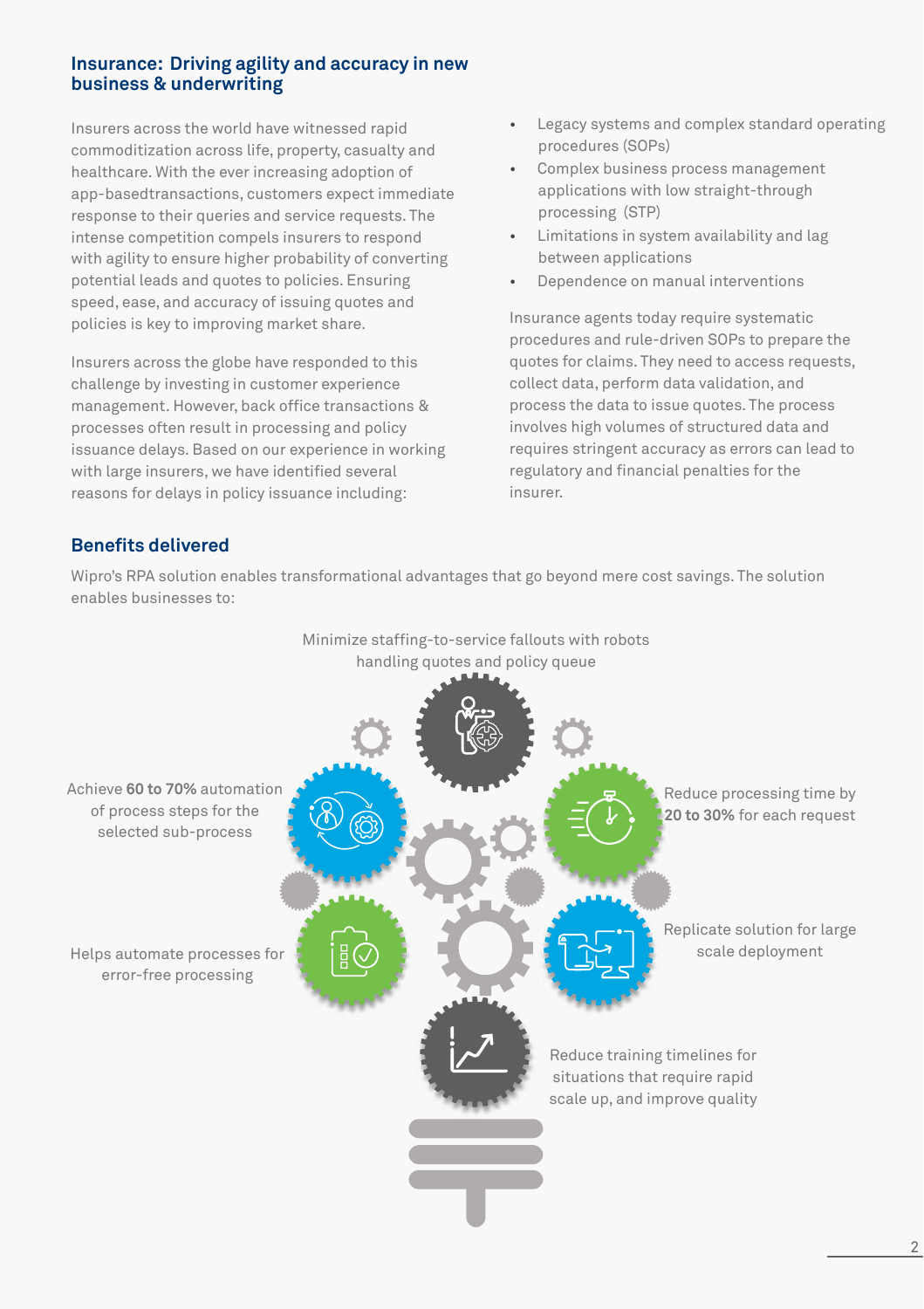# **Degree of automation available**

## **Sales and underwriting**

| <b>Process</b>               | <b>Rule/Judgement-based</b> | <b>RPA Applicability</b> | <b>Automation Percentage</b> |
|------------------------------|-----------------------------|--------------------------|------------------------------|
| Submission of application    | ★                           |                          |                              |
| Filling more information     | ★                           |                          |                              |
| Risk assessment/evaluation   |                             |                          |                              |
| Underwriting risk assessment |                             |                          |                              |
| Generating a quote           | ◆                           |                          | 60-70%                       |
| Preferred rates and terms    |                             |                          |                              |
| Contract issuance            | ◆                           |                          |                              |
| Contract acceptance          | ★                           |                          |                              |
| Endorsements                 |                             |                          |                              |

### **Customer onboarding**

| Application form filling / online or<br>offline                        |  |            |  |
|------------------------------------------------------------------------|--|------------|--|
|                                                                        |  |            |  |
| Application initiation /<br>documentation and checks                   |  |            |  |
| Compliance check and validation/<br>de-duplication and data validation |  | $50 - 60%$ |  |
| Decision policies and rule/straight-<br>through processing             |  |            |  |
| Onboarding/customized welcome<br>pack and service                      |  |            |  |

## **Our success story**

**Client:** The client is a leading U.S. based insurer.

**Scope:** Wipro provides services for the life business spanning **14** processes for policy issuance, maintenance, commissions, reinstatements and surrenders.

**Business challenge:** The client needed a service that would automate processes from issuance to surrenders including operation related changes, agent changes, payment returns, re-issue, beneficiary changes, face amount change and journal vouchers.

**Solution:** Wipro deployed RPA to automate around **14 processes**. The solution included:

Identification of opportunities through value stream mapping (VSM) (Wipro's proprietary BPMS) and DMAIC (Define, Measure, Analyse, Improve and Control) approach

- Detailed study of each process calculating the prescribed automation percentage for exact benefit calculation
- Leveraged Scrum methodology
- Combination of onshore and offshore deployment

#### **Benefits:**

- **100%** accuracy in the transactions processed by robot
- **47%** benefit on total FTE span
- Improved turnaround time by identifying of bottle necks, reducing hand offs and implementing automation best
- Internal RPA CoE created for client by Wipro team